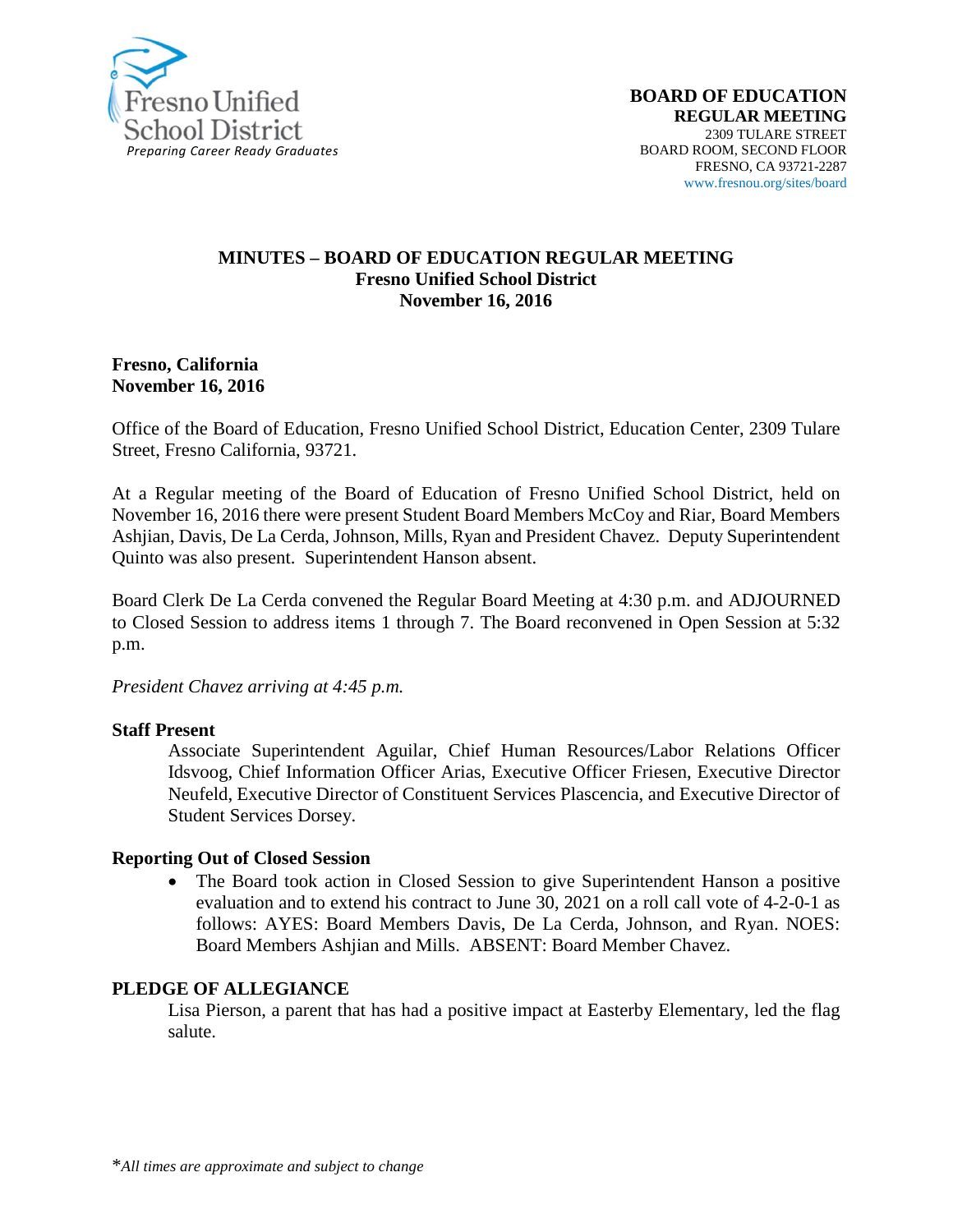### **APPROVE Minutes**

The draft minutes for the October 26, 2016 Regular Board Meeting were approved with comments from board members requesting clarification as to what board meeting date Board Member Ashjian's remarks would be noted. Chief Communications Officer, Miguel Arias was able to provide clarification. Member Davis moved for approval, seconded by Member Ryan, which carried a vote of 6-0-1-0, as follows: AYES: Board Members: Ashjian, Davis, Johnson, Mills, Ryan and President Chavez. ABSENTION: Board Member De La Cerda.

### **HEAR Reports from Student Board Representatives**

Student Board Representatives Francisco Aguiniga, and Leslie Gallegos provided comments/reports from the Student Advisory Board Representative meeting hosted by Cambridge High School. Board Member Davis and Ryan attended their meeting. Student Board Representative Leslie Gallegos acknowledged the student ambassadors from Sequoia Middle School who shared highlights of various school activities and experiences.

### **HEAR Report from Deputy Superintendent**

- Deputy Superintendent/CFO Quinto welcomed those in attendance and shared that Superintendent Hanson was traveling to attend an editorial board meeting for Frontline Research and Learning Institute.
- The district held its first Community Idea Exchange workshop on the Local Control and Accountability Plan (LCAP) at McLane High School. Over the next two months workshops are planned at every region across Fresno Unified. Each workshop includes a progress report along with time for discussion and sharing of ideas around how LCAP dollars should be invested. Dates for future meetings are available on the [district](https://www.fresnounified.org/news/stories/Pages/LCAP-Community-Idea-Exchanges-2017.aspx#.WC0EV7IrK01)  [website](https://www.fresnounified.org/news/stories/Pages/LCAP-Community-Idea-Exchanges-2017.aspx#.WC0EV7IrK01) along with online surveys for community input.
- Ms. Quinto mentioned that next week is Thanksgiving break and there is no school.
- Deputy Superintendent/CFO Quinto recognized that tonight was the last board meeting for President Luis Chavez and Trustee Janet Ryan, thanking both for their dedication and service. President Chavez further celebrated Trustee Ryan who is retiring, while Clerk of the Board Christopher De La Cerda took time to formally recognize President Chavez, who is moving on to serve as a Fresno City Council member.

On a motion by Member Davis, seconded by Member De La Cerda, the consent agenda, exclusive of agenda items: A-5, which was pulled for further discussion, was approved on a roll call vote of 9-0-0-0 as follows: AYES: Student Board Member: McCoy and Riar, Board Members: Ashjian, Davis, De La Cerda, Johnson, Mills, Ryan and President Chavez.

## **A. CONSENT AGENDA**

### **A-1, APPROVE Personnel List**

**APPROVED**, **as recommended** the Personnel List, Appendix A, as submitted.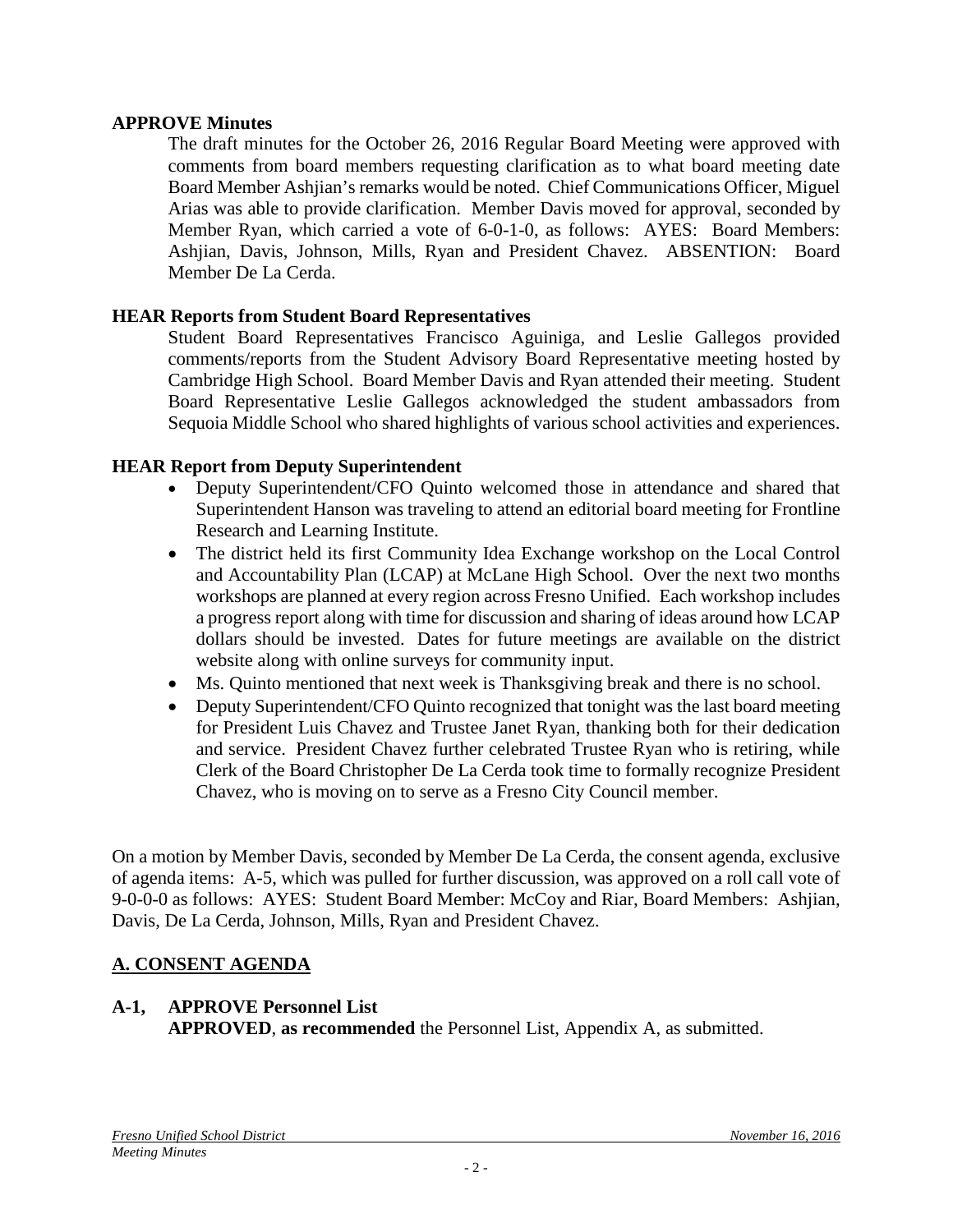- **A-2, ADOPT Findings of Fact and Recommendations of District Administrative Board ADOPTED, as recommended** the Findings of Fact and Recommendations of District Administrative Panels resulting from hearings on expulsion and readmittance cases conducted during the period since the November 9, 2016, Regular Board Meeting.
- **A-3, ADOPT Resolution Ordering the Date of the Annual Organizational Meeting of the Governing Board ADOPTED, as recommended** a Resolution Ordering the Date of the Annual Organizational Meeting of the Governing Board as December 14, 2016.
- **A-4, APPROVE Renewal Agreement with Avante Health for Behavioral Health Benefit Administration Services**

**APPROVED**, **as recommended** a renewal agreement with Avante Health to provide behavioral health administration services for eligible active employees and retirees.

## **A-4a, APPROVE Gallery Space Lease for District Art Collaborative Project**

**APPROVED**, **as recommended** an agreement with Gallery One at the M Street Arts Complex for student art displays. As part of a district collaborative art project, the Visual and Performing Arts Department will lease Gallery One at the M Street Arts Complex for seven months in the 2016/17 school year. Plans for this space also include instruction in visual arts and curating from teachers and guest artists. Students at various grades from early learning through high school at seven schools in the district are participating in this collaborative art project.

### **A-5, RATIFY Purchase Orders from September 1, 2016 through September 30, 2016** PULLED for discussion

**RATIFIED, as recommended** purchase orders issued from September 1, 2016, through September 30, 2016.

For the record, comments/questions were made regarding reasons for abstaining to the vote and Willems Commercial Printing, Inc. Chief Information Officer Arias was able to provide clarification. Member Mills moved for approval, seconded by Member De La Cerda, which carried a 6-0-1-0 vote. AYES: Board Members: Davis, De La Cerda, Johnson, Mills, Ryan and President Chavez. ABSTENTION: Board Member Ashjian.

## **END OF CONSENT AGENDA**

## **UNSCHEDULED ORAL COMMUNICATIONS**

No individuals addressed the Board during Unscheduled Oral Communication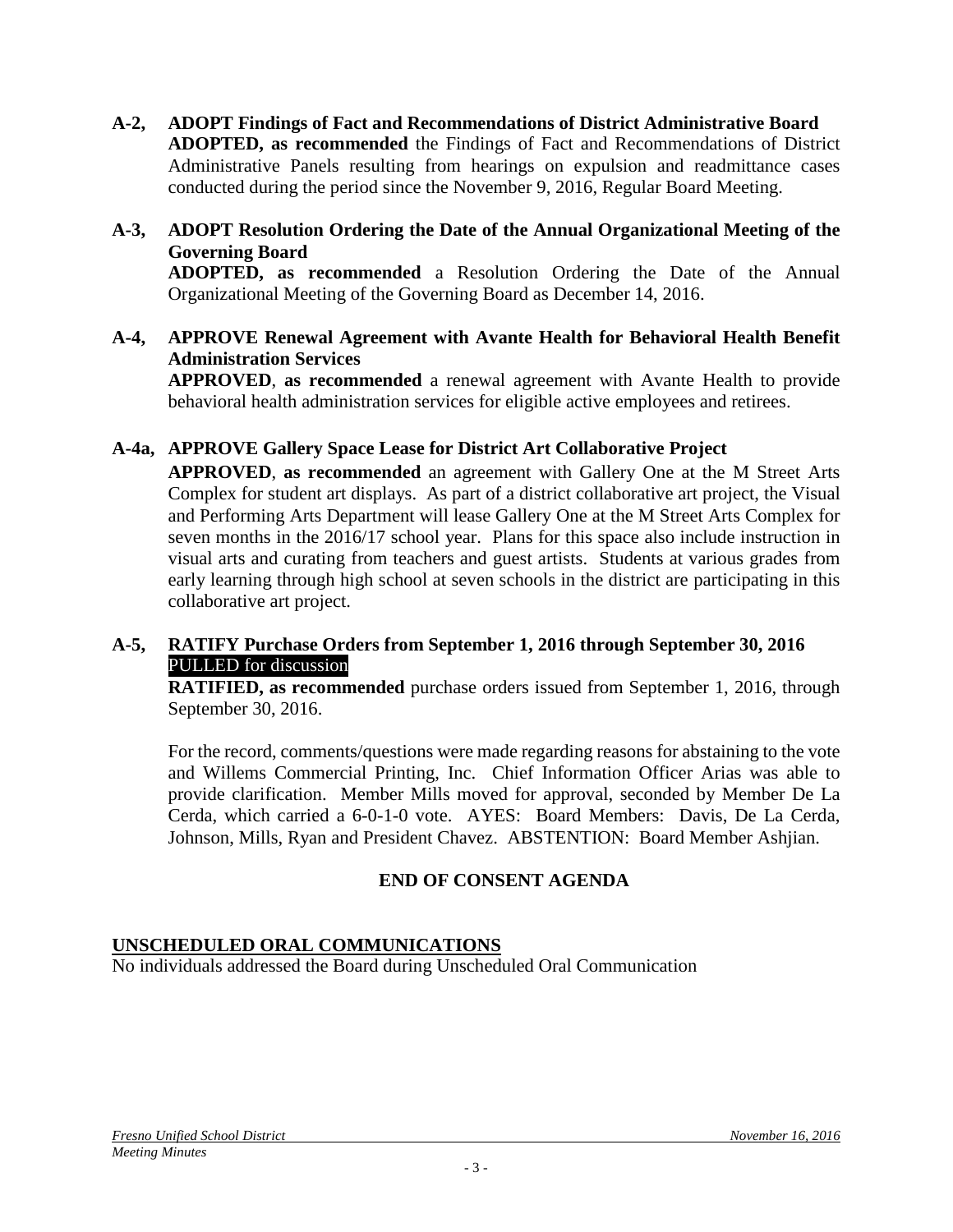### **B. CONFERENCE/DISCUSSION AGENDA**

### **Agenda Item B-6, Present and Discuss Updates to the 2016/17 Local Control and Accountability Plan**

Staff presented an update on initiatives outlined in the Local Control and Accountability Plan for the current school year.

Presentation by Executive Officer Tammy Townsend

An opportunity was provided to hear questions/concerns from members of the board and staff was available to respond.

For the record, comments/questions were made by Board Members regarding the International Baccalaureate Program and related costs, the music instrument refresh program, fingerprinting hours/possible additional locations, and better Wi-Fi for students. Executive Officer Tammy Townsend, was available to provide clarification. No action was required on this item.

### **Agenda Item B-7, Present and Discuss College Readiness Block Grant from the California Department of Education**

The College Readiness Block Grant (CRBG) provides California's high school unduplicated pupils additional supports to increase the number who enroll at institutions of higher education and complete an undergraduate degree within four years. Funds shall be used for activities that directly support pupil access and successful matriculation to institutions of higher education.

### Presentation by Christina Espinosa

An opportunity was provided to hear questions/concerns from members of the board and staff was available to respond.

For the record, comments/questions were made by Board Members regarding providing application sample questions in an English class to prepare students, the cost of the application, whether we track students who qualified to take AP courses but chose not to take them, and whether we follow up on our graduates. Associate Superintendent Aguilar, Executive Director Dave Calhoun and Christina Espinosa were available to provide clarification. No action was required on this item.

#### **Agenda Item B-8, Discuss and Approve Proposed Revisions to Board Policies (BP) 1312.3, 3100, 5145.3, and 5145.7**

The following four Board Policies (BP) which meet the legal mandates recommended by the California School Boards Association were approved as recommended:

- BP 1312.3 Uniform Complaint Procedures:
- BP 3100 Budget:
- BP 5145.3 Nondiscrimination/Harassment:
- BP 5145.7 Sexual Harassment: